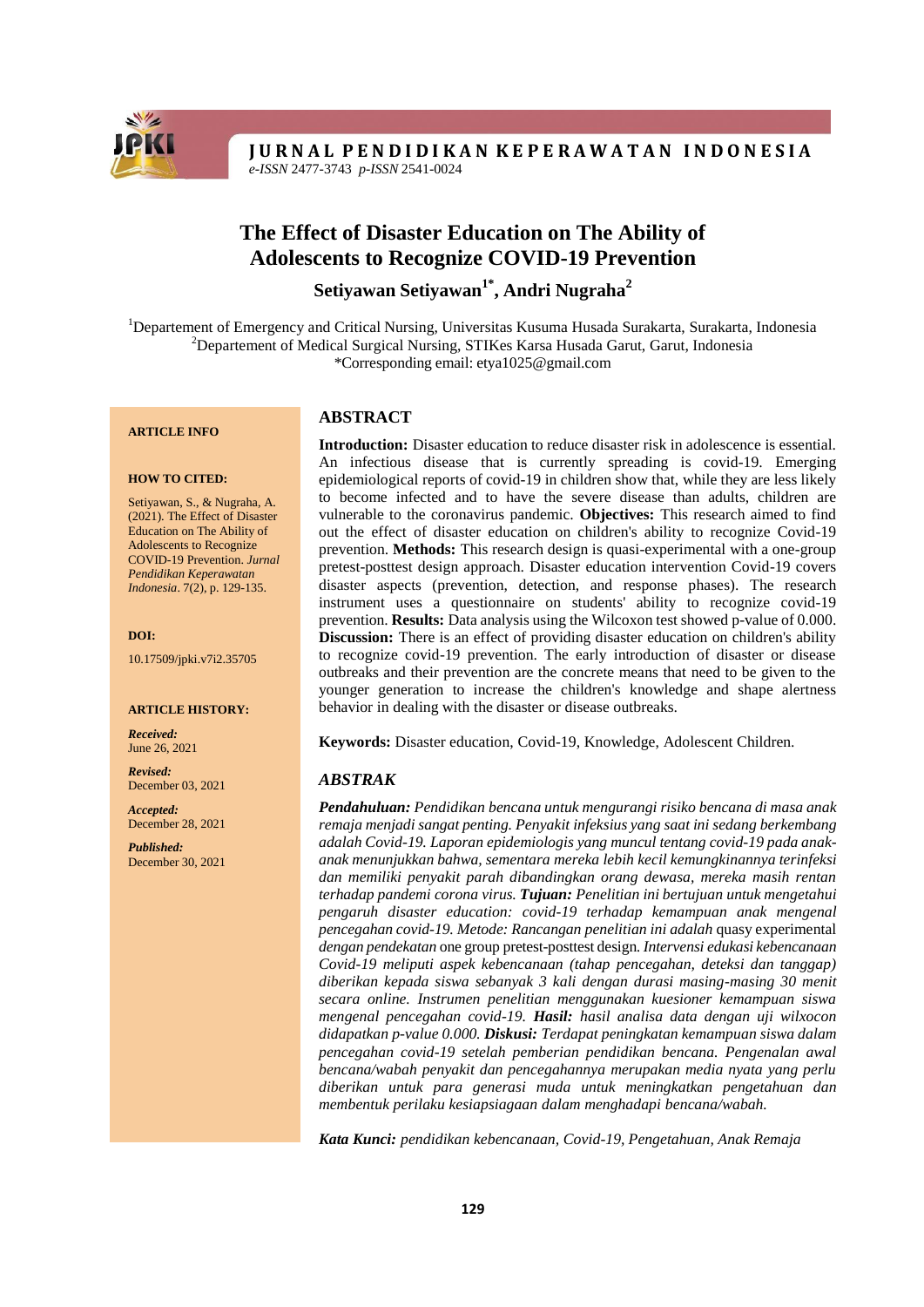# **INTRODUCTION**

At the end of 2019, we were surprised by a new emerging infectious disease caused by Coronavirus (Covid-19). Entering the second year of the COVID-19 pandemic, the impact of the pandemic on the health and mental well-being of children and young people continues to worsen (Nugraha, Ernawati, Utama, & Rinjani, 2020). Recent data from UNICEF shows that, globally, at least 1 in 7 children is directly affected by quarantine, while 1.6 billion children are affected by the cessation of teaching and learning. Disruption to routines, education, recreation, and anxiety around family finances and health make many young people feel afraid, angry, and worried about their future (Wylie H, 2021).

Emerging epidemiological reports of Covid-19 in children in China suggest that while being less likely to become infected and have the severe disease than adults, the children are still vulnerable to the coronavirus pandemic. Research published in adolescents showed that children of all ages in Wuhan and surrounding areas are susceptible to the Covid-19 virus, and children died from it (Beusekom, 2020). Among 3,4 million covid 19 deaths reported as 0,4 percent (over 12.000) occur in children and adolescents under 20 years of age (Unicef, 2021). Younger children are more at risk of serious disease than older children. Proportionally, severe and critical cases were 10.6% on children under one year, 7.3% on 1-5 years-old children, 4.2% for 6-10 years-old children, 4.1% on 11-15 years-old children, and 3.0% on 16-18 years-old children (Witte & Fischer, 2020). The study stated that 2,143 pediatric patients were infected with Covid-19. Of the 2,143 cases, 731 (34.1%) were confirmed at the laboratories, and 1,412 (65.9%) were suspected. The average age of the patients was seven years old (ranging from 1 day old to 18 years old); 1,213 (56.6%) were boys (Eastin & Eastin, 2020).

In Jakarta, the epicenter of Covid-19 in Indonesia, more than 170 adolescents under five were categorized as Patients Under Monitoring and People Under Monitoring. While in West Java, the province with the second largest number of Covid19 cases in Indonesia, more than 40 children up to the age of 10 showed symptoms of Covid-19, which can include fever, cough, and shortness of breath (Unicef, 2021). In more severe cases, the infection can cause pneumonia or difficulty breathing. In February 2020, the President of the Republic of Indonesia announced that there were 2 Indonesian citizens infected with Covid-19, and in March 2020, the Mayor of Surakarta officially determined that the city of Surakarta was a red zone for Extraordinary Events (Kementrian Kesehatan RI, 2020).

A control effort that can be carried out quickly is alertness. The alertness steps taken cannot be separated from the principles of epidemic control, namely the prevention, detection, and response phases (Salasa, Murni, & Emaliyawati, 2017). The government has issued anticipatory policies in the prevention and detection phases, and Other efforts need to be made, such as increasing communication, education, and information related to the virus to not cause panic in the community due to exposure to incorrect information and to build a positive paradigm and public awareness in doing the prevention (Suni, 2020).

Based on Salasa. S, Murni, T.W., & Emaliyawati, E., research (2017) influential aspects of creating a culture of preparedness in the community, including precursor factors, intention formation, and preparation planning. Precursor factors are supported by risk perception, critical awareness, and anxiety, one of them that risk perception results from the internalization of information about threats and dangers that disasters may cause. In contrast, critical awareness is an awareness that arises against perceived threats marked by how often the individual tries and thinks about the impact of the disaster (Salasa, Murni, & Emaliyawati, 2017).

Disaster education in childhood is the golden period to underlie the life process to become healthy individuals, communities, and nations. Health education for school-age children is the main element in children's education, not only as a health learning process but also for optimizing physical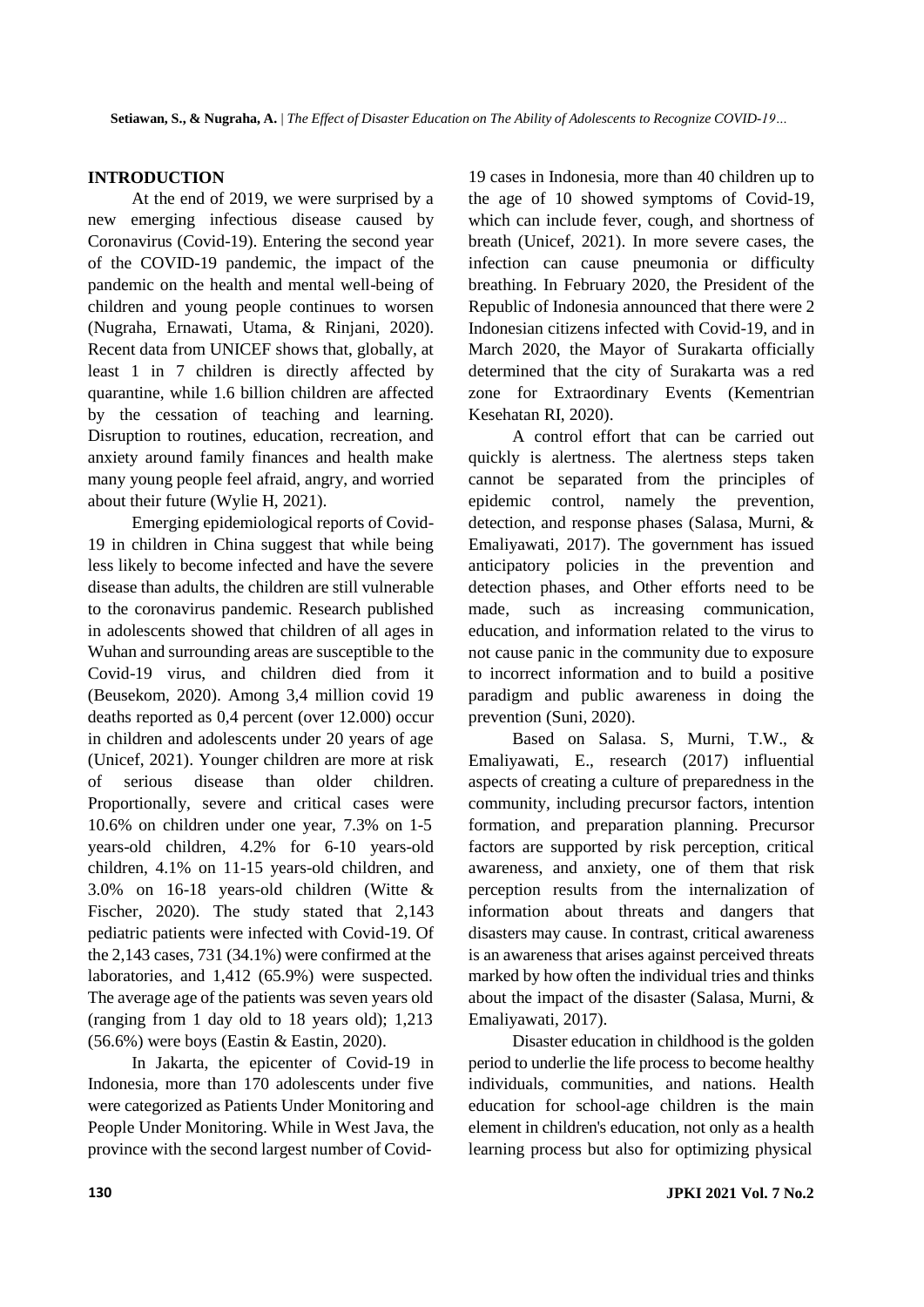growth and cognitive and emotional potential to underlie their personality and intelligence and the main foundation in further education. Health education for school-age children is influenced by a healthy outlook, development paradigm, health determinant factors, health services, and health education (Unicef, 2020).

The characteristics of challenging teenagers are expected to have good awareness to be ready to face the threat of death due to disasters. Therefore, increasing preparedness by providing disaster education needs to be done to foster a proactive attitude from individuals or communities in disaster management and prevention; besides, it is expected to stimulate ongoing preparedness activities (Suni, 2020). In this way, the problems that have arisen so far, such as the high threat of death, the one-way capacity building program from the government, and the lack of knowledge and ability of people who have been exposed to disaster management, can be solved by the preparedness of the individual or the community, because they have their awareness (Salasa. S, Murni, TW, & Emaliyawati, E., 2017).

Protection of children and educational facilities is essential. Alertness is needed to prevent the possibility of Covid-19 spreading at schools boys (Eastin & Eastin, 2020). However, this must be done carefully not to stigmatize students and staff already infected with this virus. Today, children and adolescents are global citizens, powerful drivers of change, and members of the next generation of nurses, scientists, and doctors (Wylie H, 2021). Every crisis that occurs is an opportunity to help them learn, grow sympathy, and strengthen resilience while building a safer and more caring society (Salasa. S, Murni, TW, & Emaliyawati, E., 2017). Providing information and facts about Covid-19 helps reduce students' fear and worry about the disease and supports their ability to cope with its secondary effects on their lives (Unicef, 2020).

Based on observations made in the field/school, it was found that there has been no disaster or epidemic-based environmental education to reduce disaster risk, especially for

children. The children's ability to recognize infectious disease outbreaks is deficient because the Covid-19 outbreak appeared just at the end of 2019. This research aimed to find out the effect of disaster education on children's ability to recognize Covid-19 prevention.

# **RESEARCH METHOD**

# **Research Design**

This study is a quantitative study with a quasi-experimental one-group pre-and posttest design to evaluate the effectiveness of disaster education: covid-19 on the ability of the adolescent to recognize covid-19 prevention. This study was conducted from June to November, July to September 2020.

### **Population and Samples**

This study was conducted at SMP N 2 Wonosari, with inclusion criteria, students who have never been exposed to disaster education: covid-19 and are willing to be respondents. A total of 44 students participated in this study. A convenience sample technique was used to select participants.

### **Intervention**

The intervention was delivered to students in a Disaster education intervention. Covid-19 covers disaster aspects (prevention, detection, and response phases) given to students three times for 30 minutes, virtual or online.

# **Instruments**

The research instrument used a questionnaire to obtain information on the age, gender of the respondents and measure the ability of teenagers to recognize the prevention of Covid-19 with the results of measuring the standard deviation of the mean value. The questionnaire has two answer choices, namely "Yes" or "No" The questionnaire consists of 31 statements regarding the meaning, signs, and symptoms, transmission/ spread, and prevention of COVID-19, whose validity has been tested with results of an r value ranging from  $0.556-0.913$  (r> 0.444) and a reliable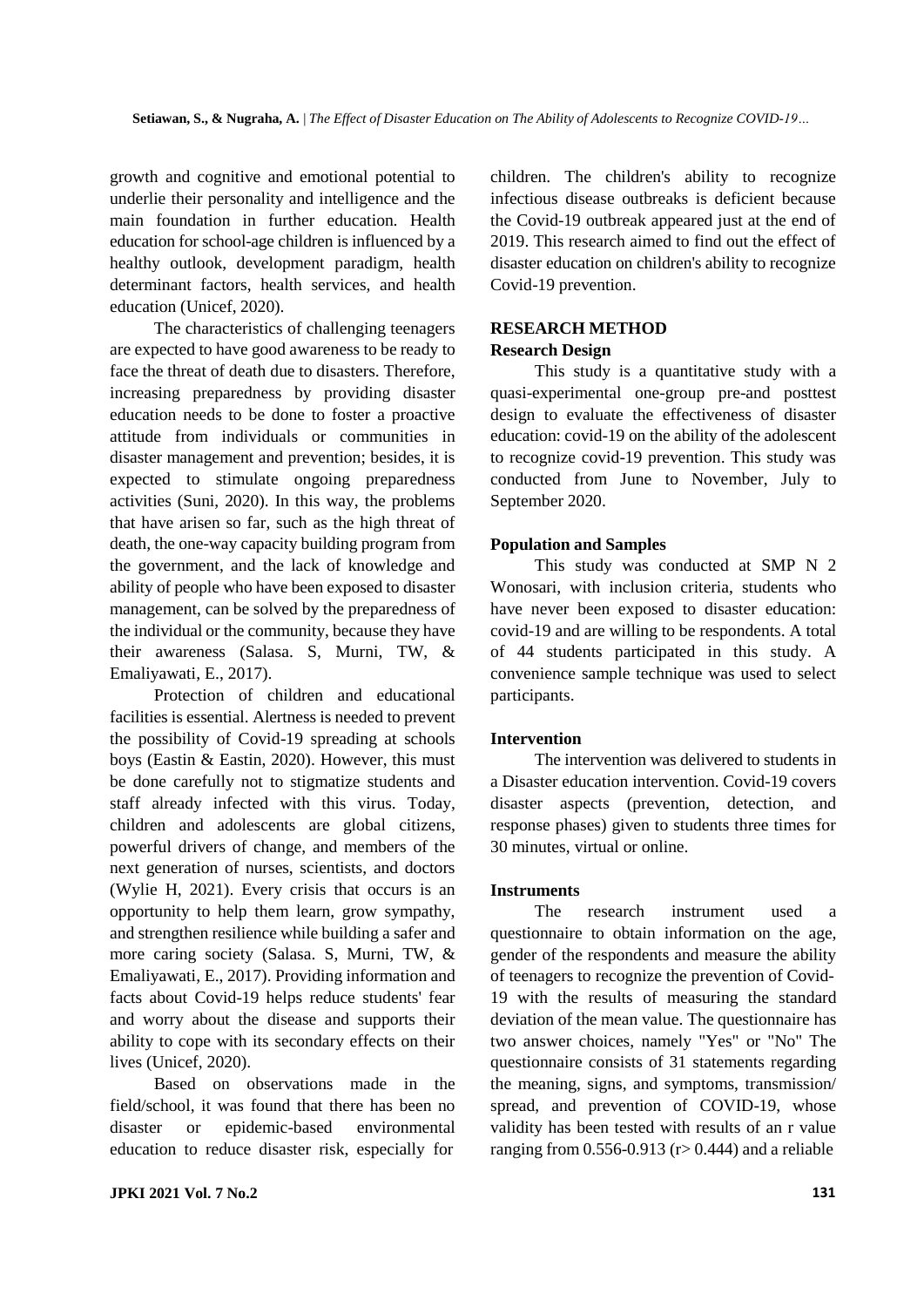value of 0.975. Evaluation of Adolescents' ability to recognize covid-19 prevention was measured before and after the intervention via a google form link from each student's email.

# **Research Procedures**

Researchers selected respondents according to inclusion and exclusion criteria, gave informed consent, and explained the purpose and description of the research through a circular form on the Whatsapp group in their class. After reading the information and asking for approval/approval as respondents, they became respondents in the study whose identity was guaranteed to be confidential. Respondents who agreed then asked to fill out a questionnaire to get personal data, pretest via the google form link. Disaster education intervention: Covid-19 through online/virtual. After completing the intervention, students are asked to fill out the questionnaire again to get posttest data.

#### **Data Analysis**

Data Analysis using Univariate and A Bivariate Analysis. Univariate Analysis consists of percentage, means, median, standard deviation, and min-max. Bivariate data were analyzed using the Wilcoxon test and IBM SPSS Statistics version 22 for windows with a significance level was set at *p-value* < 0.05.

### **Ethics**

The Ethics Commission has approved this research of dr. Moewardi General Hospital Number 848/VII/HREC/2020.

# **RESULT**

Each variable is described based on gender, age, and children's ability to recognize Covid-19 prevention as follows:

#### **Univariate Analysis**

The respondents consisted of 25 males (57%) and 19 females (43%), and the result of the Analysis shows that the respondents were 10-15 years old, which consisted of mostly 12 years-old respondents (Table 1).

| <b>Variable</b> | <b>Frequency</b> | Percentage |
|-----------------|------------------|------------|
| Gender          |                  |            |
| Male            | 25               | 57         |
| Female          | 19               | 43         |
| Age             |                  |            |
| 10              |                  | 2.3        |
| 11              | 2                | 4.5        |
| 12              | 31               | 70.5       |
| 13              | 9                | 20.5       |
| 15              |                  | 2.3        |

**Table 1. Distribution of respondents based on gender and**

**age (n=44)**

The average ability of children to recognize Covid-19 prevention before the disaster education was 27.05, and after the education, the average was 29.93 (Table 2).

|  |                    | Table 2. Analysis of adolescents' ability to recognize |  |  |
|--|--------------------|--------------------------------------------------------|--|--|
|  |                    | Covid-19 prevention before and after the disaster      |  |  |
|  | education $(n=44)$ |                                                        |  |  |

| <b>Variable</b>                                                        | Mean  | Median | Min-Max | SD.  |
|------------------------------------------------------------------------|-------|--------|---------|------|
| Adolescents' ability to<br>recognize covid-19<br>prevention (Pre test) | 27.05 | 28.00  | 24-30   | 1.54 |
| Adolescents' ability to<br>recognize covid-19<br>prevention (Posttest) | 29.93 | 30.00  | 28-31   | 1.02 |

#### **Bivariate Analysis**

Based on the Wilcoxon test analysis results in Table 5, a p-value of  $0.000$  (p-value  $< 0.05$ ) is obtained, which means that disaster education: Covid-19 affects children's ability to recognize Covid-19 prevention.

**Table 3. Analysis of the effect of disaster education: Covid-19 on adolescents' ability to recognize Covid-19 prevention**

| Adolescents'<br>ability to<br>recognize<br>covid-19<br>prevention | N |          | <b>Mean Median SD</b> |       | 95% CI                | p-value |
|-------------------------------------------------------------------|---|----------|-----------------------|-------|-----------------------|---------|
| Pre                                                               |   | 44 27.05 | 28.00                 |       | 1.54 25.6-45.84 0.000 |         |
| Post                                                              |   | 29.93    | 30.00                 | 1.02. | 28.2-48.16            |         |

#### **Bivariate Analysis**

Based on the Wilcoxon test analysis results in Table 5, a p-value of  $0.000$  (p-value  $< 0.05$ ) is obtained, which means that disaster education: Covid-19 affects children's ability to recognize Covid-19 prevention.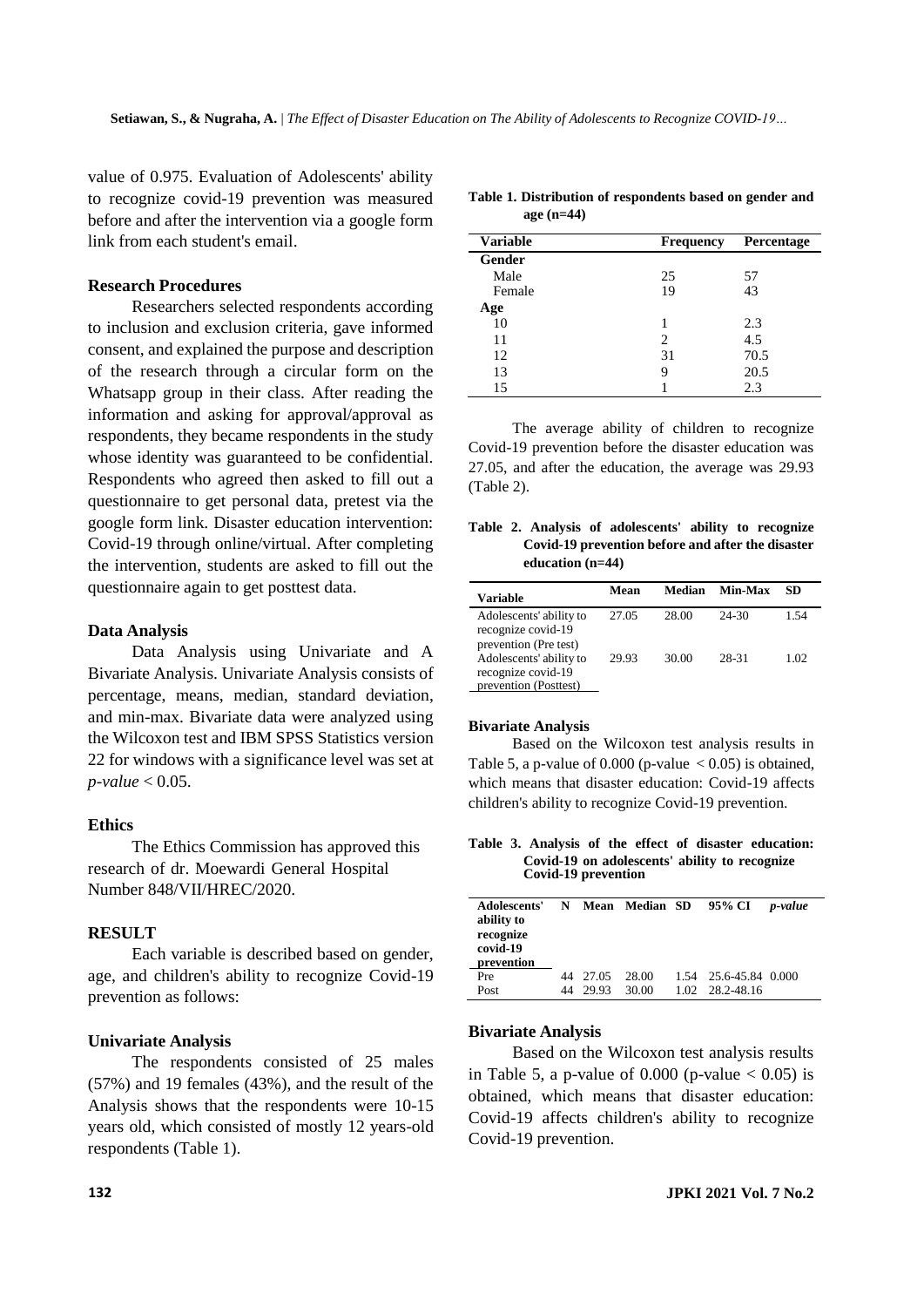# **DISCUSSION**

Based on the Wilcoxon test analysis results, there is an effect of providing disaster education: Covid-19 on children's ability to recognize Covid-19 prevention. Disaster education is a disaster management effort in the element of alertness based on education to increase personal and community knowledge theoretically and practically. Age is a variable of the individual, which basically, the older a person gets, the more mature they become and the more they absorb information that will affect their productivity (Widjanarko & Minnafiah, 2018). In this case, the information is the behavior of alertness in dealing with disasters. The previous study reported that more than half of elementary and junior high school students had good knowledge of disaster alertness (Sari, Milfayetty, & Dirhamsyah, 2014). Another previous study reported that research explained that school-age children have limited abilities and resources to control or prepare themselves when they feel afraid, so they are very dependent on parties other than themselves to recover from disasters (Herdwiyanti, 2013). Children's vulnerability to disasters is triggered by their limited understanding of the risks around them, which results in the absence of alertness in dealing with disasters.

Risk reduction efforts must be carried out by empowering the community to make the response process more effective with a fast response. Adolescents are a very potential group because they have excellent resilience rates. In addition, the growth in the number of adolescents is very rapid compared to other age groups, so that the empowerment of youth groups with contingency planning is expected to increase preparedness against the threat of death so that they can assist vulnerable groups (Salasa et al., 2017).

Unicef Indonesia's experience using the Youth Circle to reduce disaster risk and improve youth response and involvement in collaboration, advocacy, and research shows that youth participation can accelerate program outcomes. Therefore, Unicef Indonesia has developed and

facilitated a cross-sectoral strategic approach to integrate youth participation through partnerships with civil society and the government, including preventing covid during the pandemic (Unicef, 2020).

Adolescent preparedness in dealing with the COVID-19 disaster needs to be done early on because various mass media and social media information are accurate, and some are not. Through disaster education, which includes basic information and good covid-19 prevention, teenagers get reliable and capable information in preventing the transmission of covid-19 (Kementrian Kesehatan RI, 2020). In facing natural conditions, such as the current pandemic, both individually and in society, humans must learn to live with nature and need control and prevention efforts to avoid and minimize danger through various technological engineering. However, it would be more appropriate if mitigation started from changes in human behavior itself in dealing with the dangers. Disaster education is necessary because education is considered effective in changing behavior and behavior change tends to be much cheaper and more permanent than technological engineering alone. Therefore, strategic steps are needed to 1) Reorganize a clear, structured, and systematic disaster education system, 2) Rearrange clear and firm roles between ministries and institutions related to the disaster, 3) Restructure the disaster curriculum (disaster curriculum), and 4) Conducting socialization and education about a structured, consistent and sustainable disaster education system and curriculum (Tahmidaten & Krismanto, 2019).

Disaster education in the learning process can generate new desires and interests, generate motivation, provide stimulation for learning activities, and positively affect children when supported with good media. Education can attract children's interest and help them concentrate on the learning process and understand the material (Tahmidaten & Krismanto, 2019). The previous study reported that the message could be conveyed through visual communication symbols. In disaster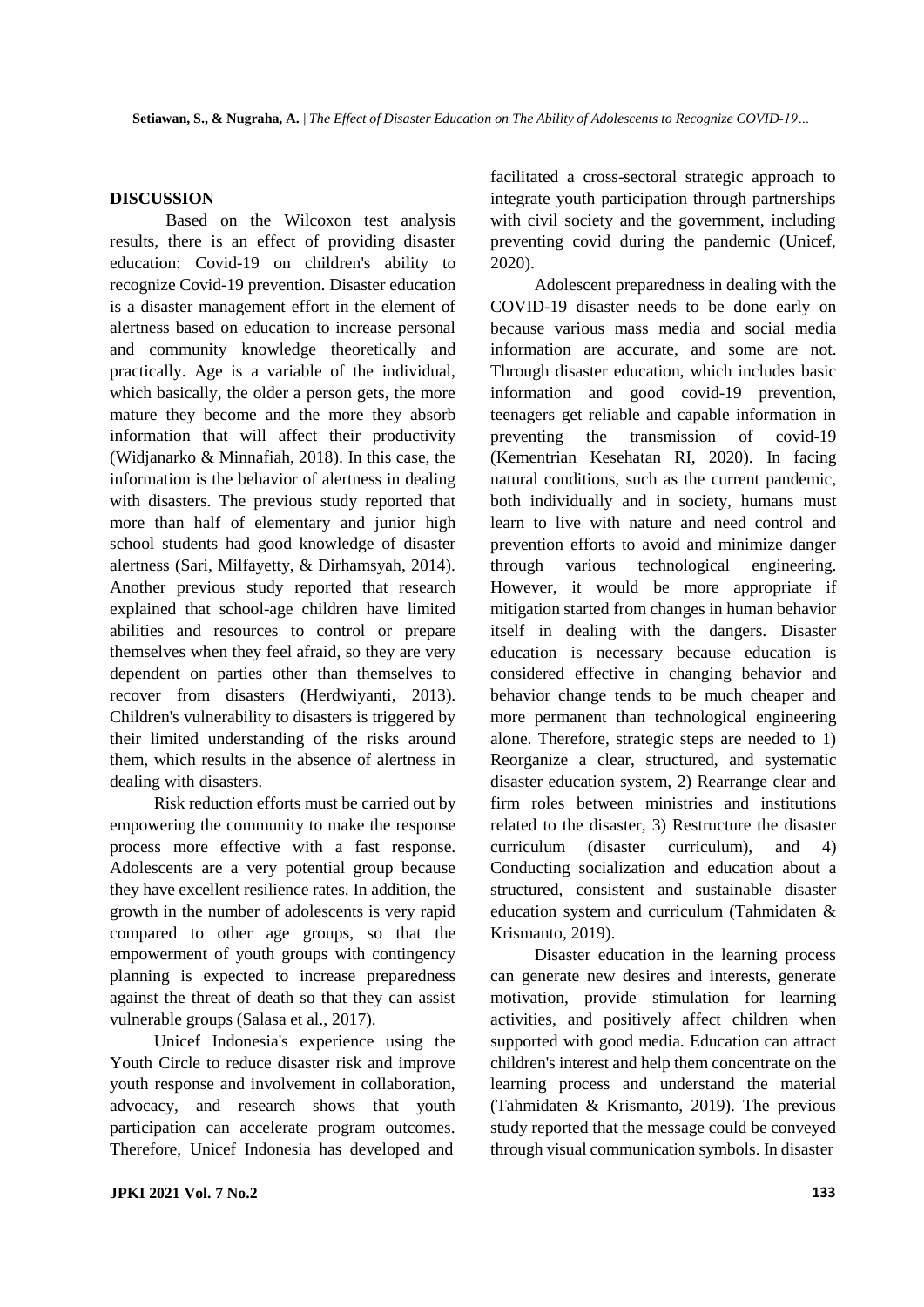education, the media can excite and generate motivation and interest in students to actively participate and interact in the learning process (Wasliyah, 2018). Disaster education is an awareness-building process that builds knowledge, understanding, and actions that promote preparedness, prevention, and recovery. In this case, risk education refers to a process that starts from building knowledge about the environment, understanding natural phenomena and their risks, to taking into account actions and behavior in a disaster emergency. Therefore, risk education is a process of socialization, understanding science (natural phenomena), and developing skills towards safety, which is accompanied by building awareness of disasters (Tahmidaten & Krismanto, 2019).

Studies on the use of children's disaster education to mitigate disasters suggest that it can be given to early childhood and adolescence. The previous study reported that disaster mitigation education could be done by understanding the text's content, responses to disaster problems, the prevention, and writing down natural and social disaster phenomena in the community based on the reading text (Liliani, 2010). Adolescents with mild anxiety usually have a better level of knowledge regarding the COVID-19 pandemic, have good relationships with the environment and family, have good coping, and have a good level of religiosity (Ruskandi, 2021). The function of disaster education is to develop all aspects of the personality and potential of children in order to create a society that is responsive and prepared for disasters.

# **CONCLUSION**

Conclusion: there is an effect of providing disaster education: Covid-19 on adolescents' ability to recognize Covid-19 prevention. Disaster education can be mitigation in handling the COVID-19 pandemic disaster. The results of this research are expected to increase knowledge and awareness of alert behavior in dealing with disasters. It can provide information and

knowledge related to disaster risk reduction that can be implemented in disaster alert schools.

# **ACKNOWLEDGEMENT**

This research is funded by Universitas Kusuma Husada Surakarta and STIKes Karsa Husada Garut. There is no conflict of interest in this study.

# **REFERENCES**

- Beusekom, M. V. (2020). Study: Kids, adults equally susceptible to in-home COVID-19 spread. Retrieved from https://www.cidrap. umn.edu/news-perspective/2020/12/studykids-adults-equally-susceptible-homecovid-19-spread#
- Dharma, K. K. (2011). Metodologi penelitian keperawatan: Panduan melaksanakan dan menerapkan hasil penelitian.
- Eastin, C., & Eastin, T. (2020). Epidemiological characteristics of 2143 pediatric patients with 2019 coronavirus disease in China: Dong Y, Mo X, Hu Y, et al. Pediatrics. 2020; DOI: 10.1542/peds.2020-0702. *The Journal of Emergency Medicine*, *58*(4), 712–713. https://doi.org/10.1016/j.jemermed.2020.04 .006
- Herdwiyanti, F. (2013). Perbedaan Kesiapsiagaan Menghadapi Bencana Ditinjau dari Tingkat Self-Efficacy pada Anak Usia Sekokah Dasar di Daerah Bencana. Universitas Airlangga.
- Kementrian Kesehatan RI. (2020). Pedoman Kesiapsiagaan Menghadapi Coronavirus Disesase (Covid-19). *Kementrian Kesehatan*. Retrieved from https:/[/www.kemkes.go.id/](http://www.kemkes.go.id/) resources/download/info-terkini/COVID-19 dokumen resmi/2 Pedoman Pencegahan dan Pengendalian Coronavirus Disease (COVID-19).pdf
- Liliani, E. (2010). Pemanfaatan Sastra Anak sebagai Media Mitigasi Bencana. *Jurnal Penelitian Humaniora*, *15*(1).
- Nugraha, A., Ernawati, E., Utama, T. A., & Rinjani, S. (2020). Smoking and Comorbidities in Covid-19: A Systematic